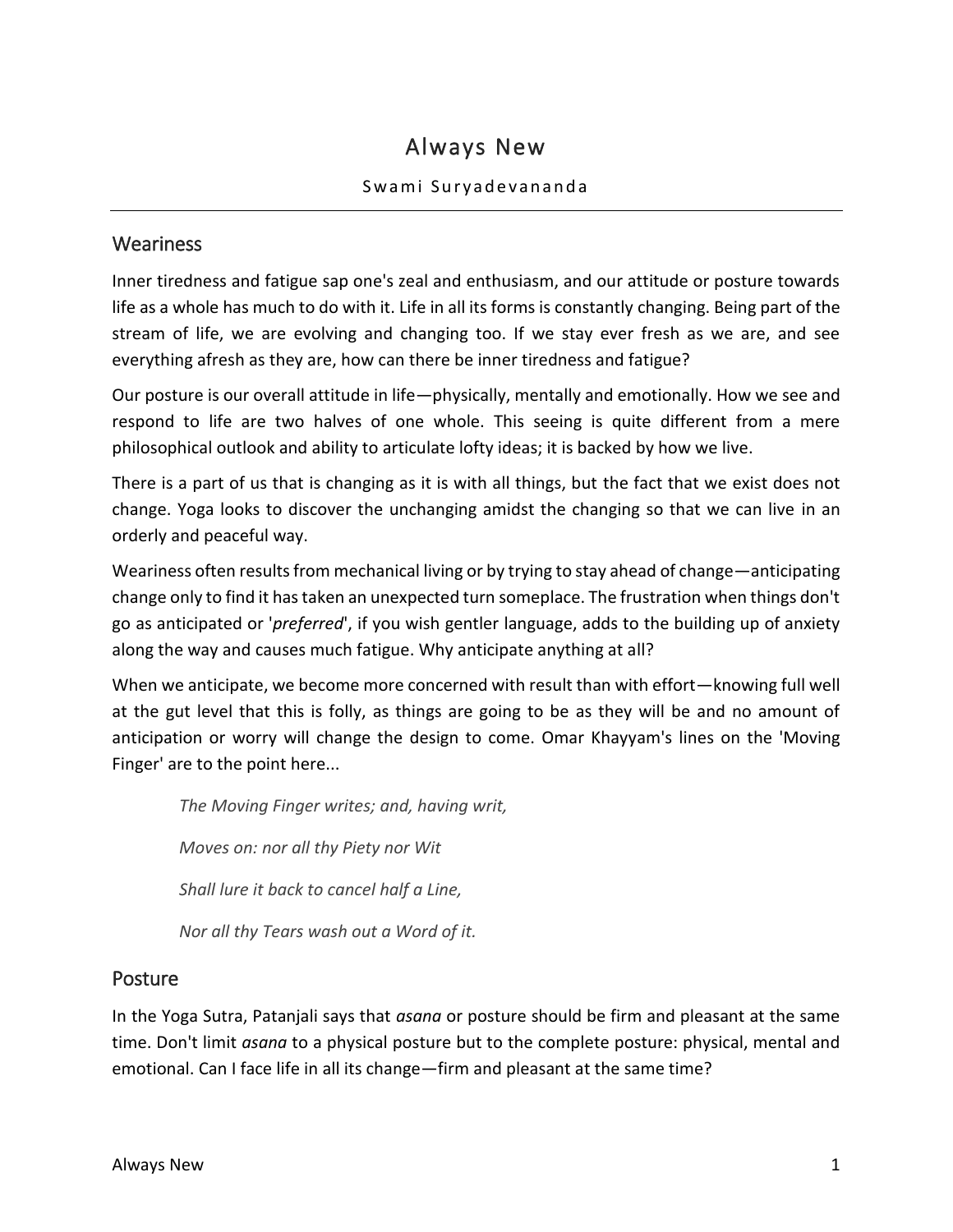Firmness in wanting one point of view becomes obstinacy, but firmness in wanting to discover the truth of things suggests some sort of steadiness so that change can be observed directly and the truth animating change can be known. Add to this the second ingredient, 'pleasant', which for the yogi implies functioning in such a way that does not hurt others or oneself. Both go together inseparably and one cultivates steady awareness where the mind is continually observed and there is dexterity in action so that pain, sorrow and suffering that has not yet arrived is avoided.

### **Memory**

There are two types of memory, static and dynamic. Static memory is mere data or information; it is useful and does not interfere with action in the present. Dynamic memory is charged with our feelings about things—not only data of information but our positive or negative feelings about it in such a way that data and feelings are inseparable and indistinguishable—dynamic memory. When data is recalled, feelings about it immediately burst to the surface, hitting us with full force and the static data becomes a mere occasion to experience our feelings about the object.

When the mind is repeatedly filled with feelings, these feelings respond to life—not to us. These feelings are the old us, a snapshot in time based on our past reactions and the clock insists on standing still to tell the same old time though much time has lapsed.

Life does not cater to our feelings and so we are always anxious, and this causes fatigue and weariness. Yoga suggests that it is possible to avoid this inner weariness by a total change in our outlook to life—total means without exception. The mind has to be rewired to function differently and this cannot be done selectively. More so, the mind has to be made new while it is used, or rather, by using it wisely.

In the path to financial stability or recovery, there are three essentials: working hard to generate income; being frugal and watching the expenses; and having a savings plan—all three have to work together at the same time. The discipline towards financial stability is not punitive but positive and hence undertaken enthusiastically. The very same principles apply to success in deflating dynamic memory.

Unrelenting vigilance is requisite just as frugality is for financial stability. One has to be alert to ensure that each action or experience ends with the act or experience. This is not always the case, as the act or experience continues psychologically—in one's mind long after the act. All events are alike even though they have different distinguishing characteristics. What makes them different is that we somehow single some out and charge them with positive or negative values a little bit (or a whole lot) of our own selves. A simple static event becomes part of the psychological make-up and joins the inner family called personality. From here, when the event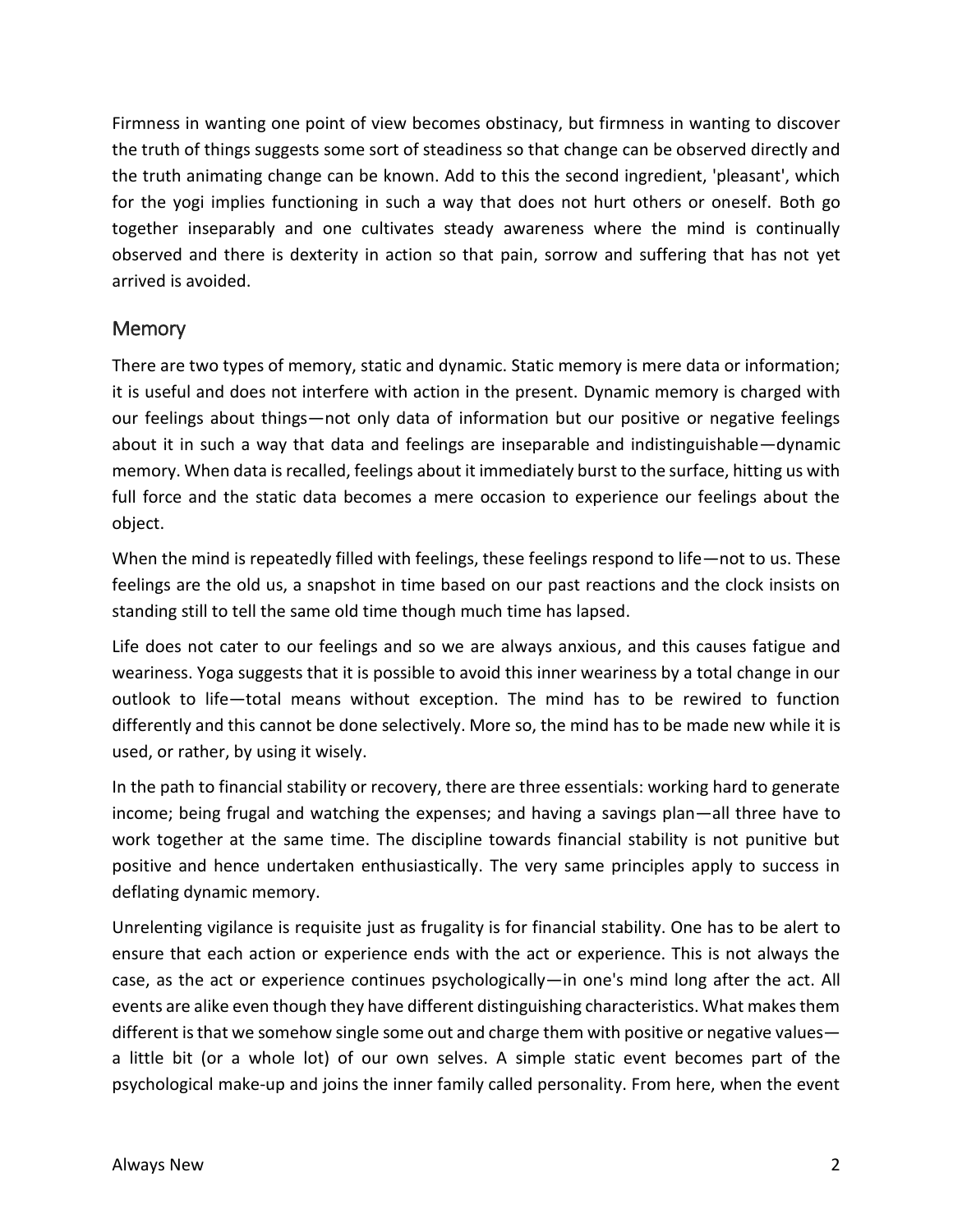or its characteristics are recalled, the personality rises into action and one feels helpless, as it is one's own self as the rise of habit against one's better judgment or wisdom.

#### Time

The Yoga Vasistha tells us that there are two types of time. One is the time in which events rise and fall; people are born, get old and die; things are put together or made and taken apart. But there is also another type of time which is the end of action. This time is the inevitable result or fruition of all action and is called *kritanta*. The act or experience is over physically and psychologically and something new has our full attention, but the law of nature gives reaction to every action and this comes in its own timing.

We discussed the importance of letting all action and experience end with the act or experience and now we tie in the idea of acting expertly so our actions are without agency. Finding a way to act without agency or selflessly becomes the way to avoid the impact of reactions or *karma*.

Reactions cannot be avoided but its impact can be avoided. For example, if a secretary representing a company shops for some items, the items purchased for the company are paid for by the company, whereas items she buys for her personal use must be paid for by her individually. In much the same way, if our actions are devoid of agency or completely selfless, it is not an individual action but a universal action and the reaction is absorbed by the universe, as the individual is not present. The individual was just an organ of the universe that acted and the universe absorbs the reactions of her own law.

Karma Yoga plays an important role in discovering the ego and then gradually absenting the ego by universalizing existence. You cannot say it is universalizing 'your' existence, as the 'your' is not there once existence is universal. In the Bhagavad Gita we are told, "Do what needs to be done…" Not what we think needs to be done or what is in our best interests but what 'needs' to be done. For this, the doer has to feel seamlessness with the need. The need itself responds through you and does its own work.

Does this mean that one will never feel any pain or suffering? Not necessarily. These things may come to be experienced but the 'one' is no longer there to feel the experience as something personal—either avoiding it or being elated about it. Using the above example of the secretary purchasing something for the company, the bill will certainly come but it will be paid for by the company in full. This example cannot be taken literally, as in this case, she is still there and does make personal purchases which she has to pay for herself. In yoga, the transformation is total and there is no private account or account holder.

When a child playing with a toy is given something new, he tosses out the old toy and starts playing with the new one without fear of losing the old or safeguarding it somehow for later. Being focused is not the same as awareness. One can be focused or concentrated though the